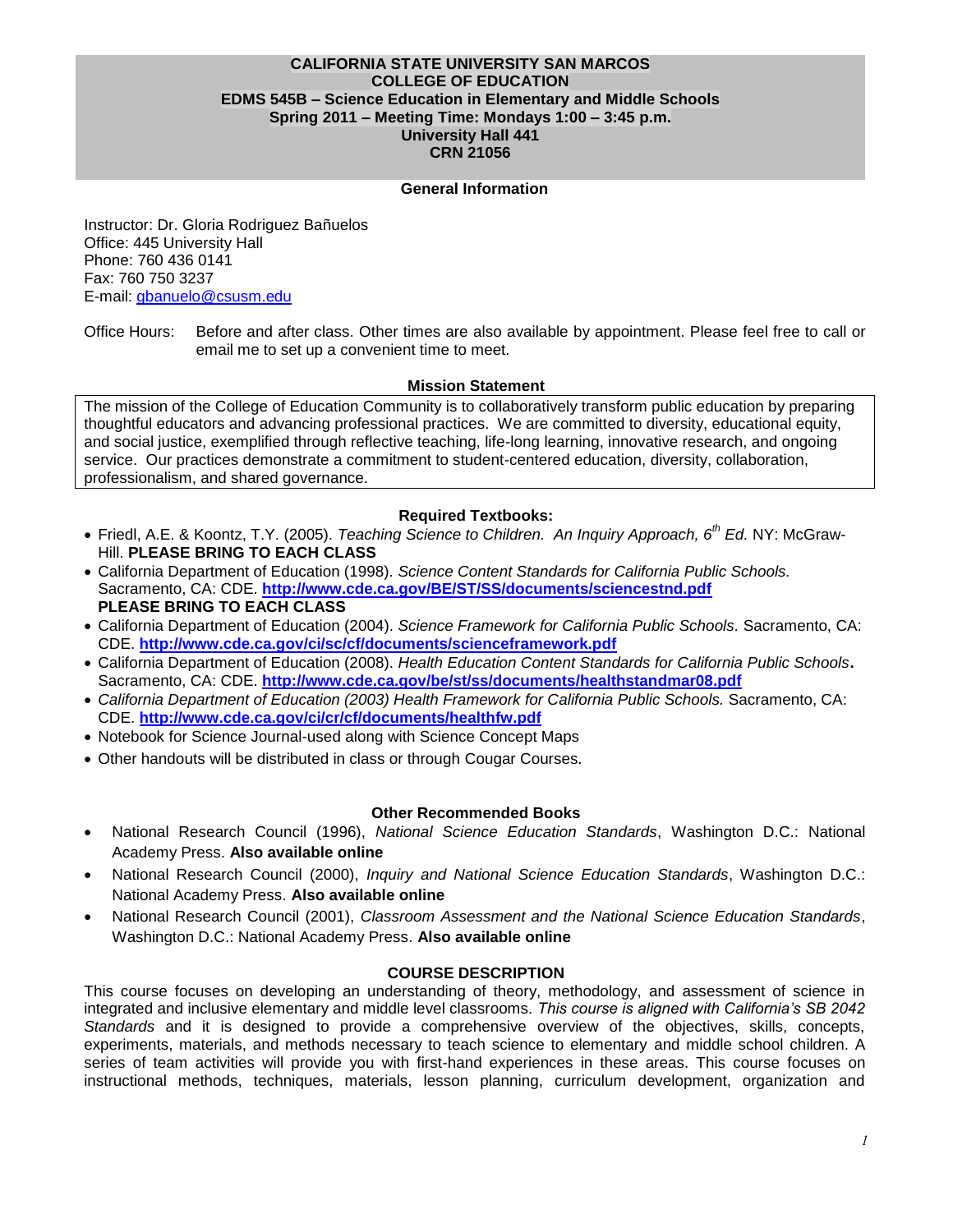assessment in science. The integration of curricular areas is addressed. Methods of cross-cultural language and academic development will be integrated into the course.

#### **Course Prerequisites:**

Admission to a Multiple Subject/CLADTeacher Credential Program.

### **COURSE OBJECTIVES**

By the end of this course, students should be able to:

- 1. Demonstrate proficiency with inquiry skills of observing, measuring, inferring, classifying, predicting, verifying predictions, hypothesizing, isolating variables, interpreting data, and experimenting.
- 2. Identify exemplary materials (curriculum kits, science programs, textbooks, equipment, technology, ancillary materials) appropriate for elementary and middle school children.
- 3. Demonstrate knowledge and understanding of the California Science Framework, the California Health Framework, the California Health Education Content Standards and the National Science Education Standards.
- 4. Demonstrate an understanding of the physical, earth and life science concepts included in the K-8 California Science Content Standards, and how to design lessons to teach the concepts.
- 5. Use the Learning Cycle Model of instruction to teach science in a contemporary manner.
- 6. Use technology in elementary and middle school science teaching.
- 7. Demonstrate confidence in leading and performing investigations designed to teach science concepts, science process skills, and scientific attitudes.
- 8. Use authentic methods of assessment to evaluate student learning of science concepts and processes.
- 9. Design an integrated science webquest.
- 10. Practice strategies to include all students in science (linguistically and culturally diverse, students with disabilities and other students with special needs).

## **INFUSED COMPETENCIES**

## **Authorization to Teach English Learners**

This credential program has been specifically designed to prepare teachers for the diversity of languages often encountered in California public school classrooms. The authorization to teach English learners is met through the infusion of content and experiences within the credential program, as well as additional coursework. Students successfully completing this program receive a credential with authorization to teach English learners. (Approved by CCTC in SB 2042 Program Standards, August 02)

#### **Special Education**

Consistent with the intent to offer a seamless teaching credential in the College of Education, this course will demonstrate the collaborative infusion of special education competencies that reflect inclusive educational practices.

#### **Technology**

This course infuses technology competencies to prepare candidates to use technologies, emphasizing their use in both teaching practice and student learning.

#### **Computer/Cell Phone Use During Class**

*You are welcome to use a laptop computer in class when working on in-class assignments. The use of computers for taking notes is discouraged because most students find it disruptive when they are listening to presentations and can hear keyboarding in the classroom. Please use cell phones, computers or other personal electronic devices to text, check email, or conduct personal business OUTSIDE of class. Your kind consideration is greatly appreciated by all!*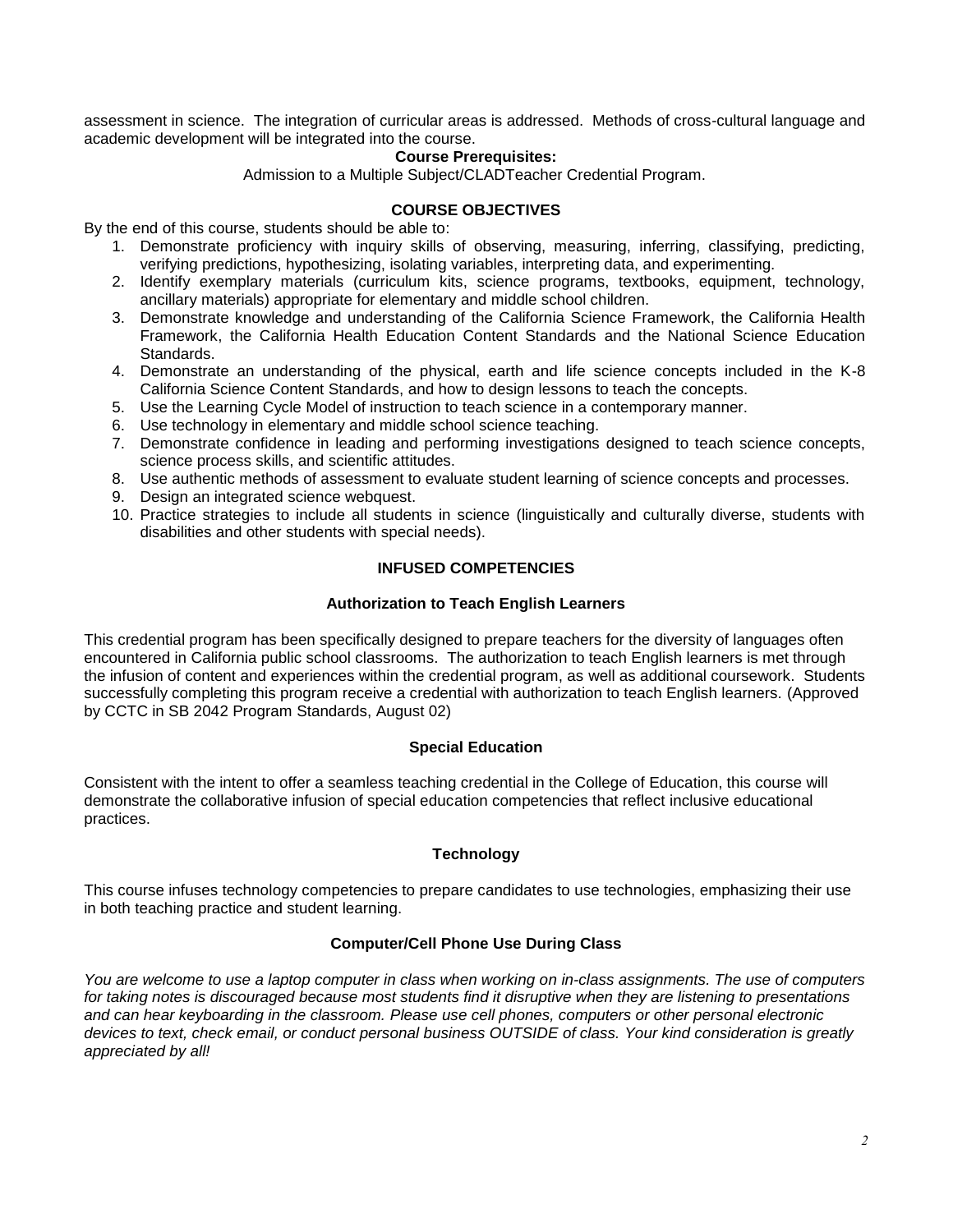## **COURSE REQUIREMENTS**

### **COE Attendance Policy**

Due to the dynamic and interactive nature of courses in the College of Education, all students are expected to attend all classes and participate actively. At a minimum, students must attend more than 80% of class time, or s/he may not receive a passing grade for the course at the discretion of the instructor. Individual instructors may adopt more stringent attendance requirements. Should the student have extenuating circumstances, s/he should contact the instructor as soon as possible.

For this class, each class session that you are absent from class drops your maximum final grade by 5% points. Late arrivals and early departures will affect your final grade as well. For each late arrival or early departure you will lose 2% points. A make-up assignment will be available for up to two classes (10% points). This means that if you are absent twice and complete a makeup assignment and earn full credit points on this assignment, you may not be penalized on attendance. The makeup assignment applies to ALL absences excused or otherwise. Absences do not change assignment due dates.

## **Writing**

In keeping with the All-University Writing Requirement, all courses must have a writing component of at least 2,500 words (approximately 10 pages), which can be administered in a variety of ways.

## **Students with Disabilities Requiring Reasonable Accommodations**

Students are approved for services through the Disabled Student Services Office (DSS). This office is located in Craven Hall 5205, and can be contacted by phone at (760) 750-4905, or TTY (760) 750-4909. Students authorized by DSS to receive reasonable accommodations should meet with their instructor during office hours or, in order to ensure confidentiality, in a more private setting.

## **CSUSM Academic Honesty Policy**

―Students will be expected to adhere to standards of academic honesty and integrity, as outlined in the Student Academic Honesty Policy. All written work and oral assignments must be original work. All ideas/materials that are borrowed from other sources must have appropriate references to the original sources. Any quoted material should give credit to the source and be punctuated with quotation marks.

Students are responsible for honest completion of their work including examinations. There will be no tolerance for infractions. If you believe there has been an infraction by someone in the class, please bring it to the instructor's attention. The instructor reserves the right to discipline any student for academic dishonesty in accordance with the general rules and regulations of the university. Disciplinary action may include the lowering of grades and/or the assignment of a failing grade for an exam, assignment, or the class as a whole. In addition, all cases of academic dishonesty will be reported to the Dean of Students.

#### **Plagiarism**

As an educator, it is expected that each student will do his/her own work, and contribute equally to group projects and processes. Plagiarism or cheating is unacceptable under any circumstances. If you are in doubt about whether your work is paraphrased or plagiarized see the Plagiarism Prevention for Students website [http://library.csusm.edu/plagiarism/index.html.](http://library.csusm.edu/plagiarism/index.html) If there are questions about academic honesty, please consult the University catalog.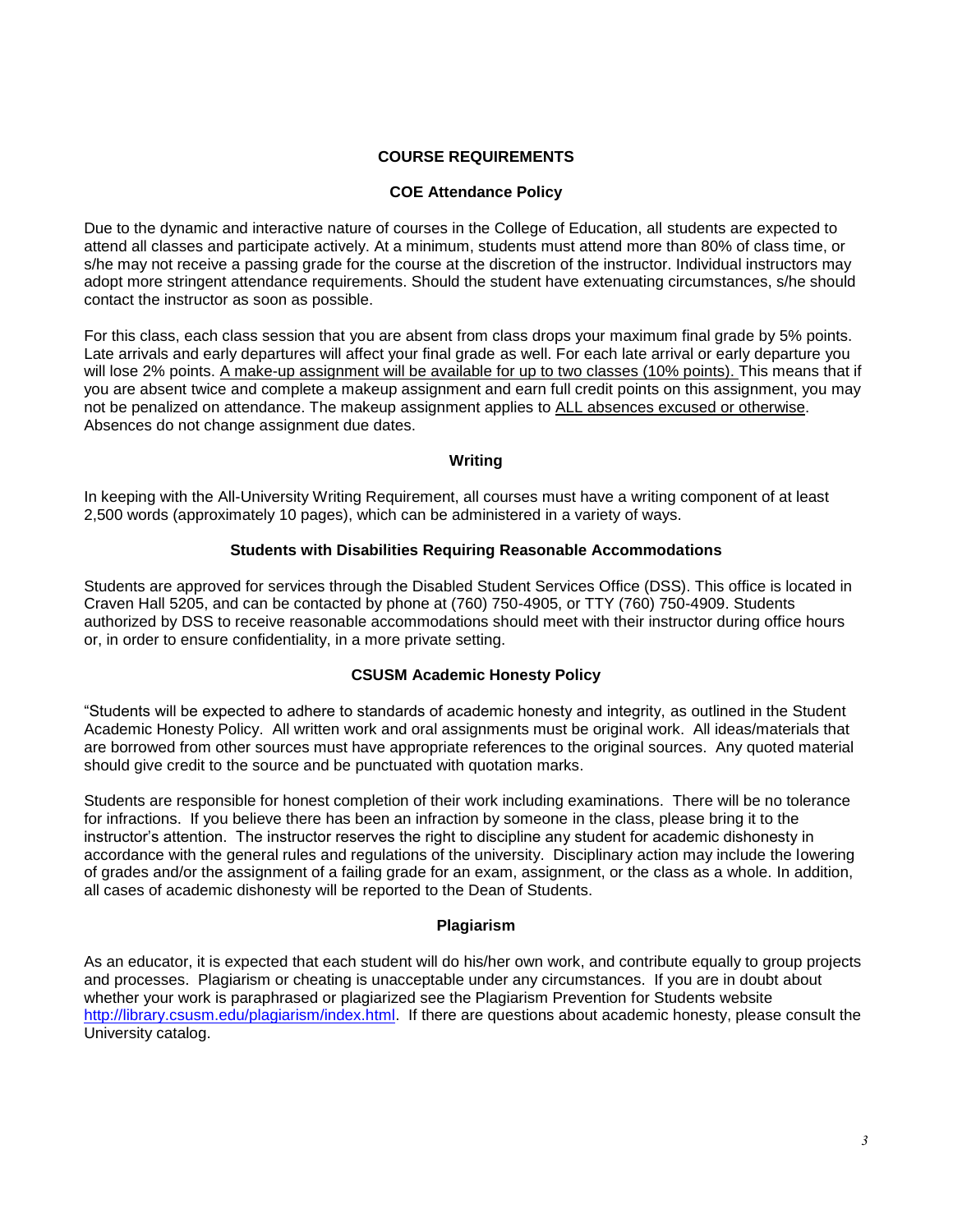## **TOPICS OUTLINE**

- $\checkmark$  The Nature of Science
- $\checkmark$  Science Process Skills and Scientific Attitudes
- $\checkmark$  California Health Education/Science Content Standards Grades K-8
- $\checkmark$  California Health/Science Framework Grades K-8
- $\checkmark$  The Learning Cycle Model of Instruction (5E Science Lesson Plan)
- $\checkmark$  Learning Cycle Science Lesson Demonstrations
- Teaching Science to English Language Learners (SDAIE Strategies)
- $\checkmark$  Teaching Science to GATE and Special Needs Students
- $\checkmark$  Authentic Assessments and Rubrics in Science
- $\checkmark$  Safety Issues in Science Education
- $\checkmark$  Science Projects, Student Research, and Science Fairs
- $\checkmark$  Infusing Technology into Science Teaching
- $\checkmark$  Infusing Writing Activities in Science Lessons
- $\checkmark$  Science Curriculum Kits and Supplementary Curricula/Materials
- $\checkmark$  Current Issues in Science Education

## **COURSE ASSIGNMENTS AND LEARNING OUTCOMES**

- Class Participation 7pts
- Science Concept Maps 24pts
- 5E Science Lesson Plan (Pairs TBD) 10pts
- 5E Science Lesson Presentation (Pairs TBD)– 20pts
- 5E Science Lesson Reflection 4pts
- Science Exploration Fair Lesson Plan, Presentation, Display Board, and Reflection (Pairs TBD)– 20pts
- Science Webquest (Technology& Web Resources) (Groups TBD)– 15pts
- Make Up Assignment Up to 10 points for missed classes

Each student is responsible for ensuring that assignments are submitted correctly and on time. Late assignments will be penalized by a 10% point reduction each day they are late. Online assignments not correctly posted do not count as submitted and will be subjected to the late assignment policy. Keep digital copies of all assignments for your Credential Program TPE Portfolio where necessary.

#### **CRITERIA FOR GRADING ASSIGNMENTS**

- A. 90-100%: Outstanding work on assignment, excellent syntheses of information and experiences, great insight and application, and excellent writing.
- B. 80-89%: Completion of assignment in good form with good syntheses and application of information and experiences; writing is good.
- C. 70-79%: Completion of assignment, adequate effort, adequate synthesis of information, and application of information and experiences, writing is adequate.
- D. 60-69%: Incomplete assignment, inadequate effort and synthesis of information, writing is less than adequate.

The above criteria will be applied in conjunction with specific assignment rubrics, available on Cougar Courses.

Grades will be determined by points earned:

| $A = 93 - 100$ | C+ = 77-79    |
|----------------|---------------|
| $A - 90 - 92$  | C = 73-76     |
| $B+ = 87-89$   | $C = 70-72$   |
| $B = 83 - 86$  | $D = 60 - 69$ |
| $B = 80-82$    | $F = 0.59$    |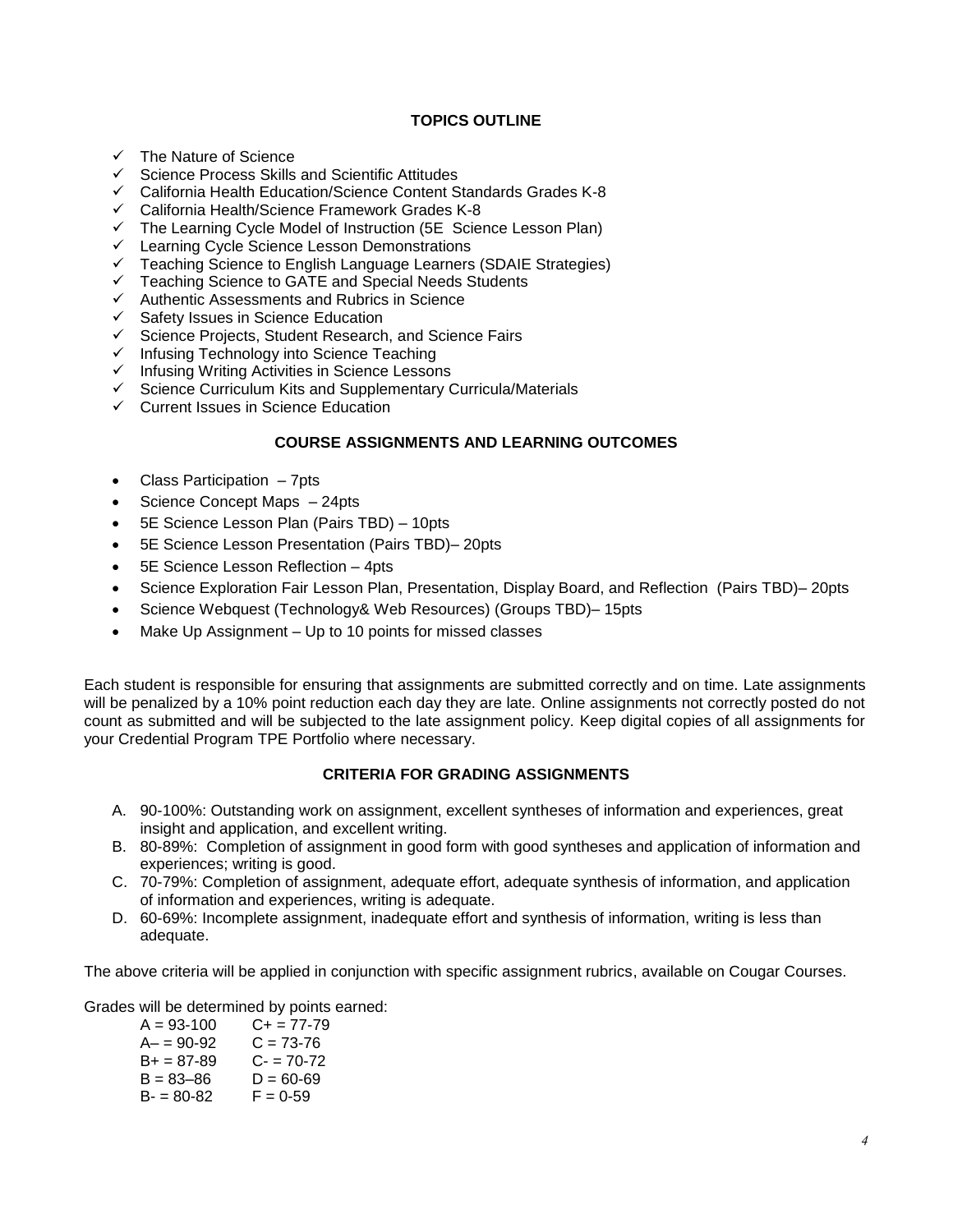# **ASSIGNMENT DESCRIPTIONS**

Please refer to Cougar Courses-Assignment DropBox Section, which includes description and rubric for each assignment.

## **1. Active Participation, Class Discussion, and Collaboration: 7 points**

Teacher education is a professional preparation program and students will be expected to adhere to standards of dependability, professionalism, and academic honesty.

Grading will include a component of "professional demeanor." Students will conduct themselves in ways that are generally expected of those who are entering the education profession, including the following:

- On-time arrival to all class sessions and attendance for the entire class period
- Advance preparation of readings and timely submission of assignments
- A positive attitude at all times
- Active participation in all class discussions and activities
- Respectful interactions with the instructor and other students in all settings
- Carefully considered, culturally aware approaches to solution-finding

Students will engage in active learning each class session, and will be expected to actively participate. You may lose points for lack of participation based on the following criteria:

- Do you participate in class discussions productively, sharing your knowledge and understandings?
- Do you interact productively with your peers, taking on a variety of roles (leader, follower, etc.)?
- Do you contribute appropriately to group work—do you "do your share"?
- Are you able to accept others' opinions?
- Are you supportive of others' ideas?
- Do you support your peers during their presentations?
- Can you monitor and adjust your participation to allow for others' ideas as well as your own to be heard?

### **2. Science Concept Maps: 24 points (4 points per assignment) - See class schedule for due dates**

Assigned readings from the course text provide an important foundation for your increasing understanding of science content and how to effectively teach science. Three chapters at a time from the course text *Teaching Science to Science: An Inquiry Approach*, will be assigned for reading on specific class meeting (see class schedule for chapter assignment). To demonstrate your comprehension of science content-related readings you are asked to complete a Concept Map, which will be due at the beginning of class time on the dates corresponding to the date the readings are assigned. You will only receive credit points, if the concept map is completed by the start of class on date indicated in the schedule.

#### **Guidelines:**

- 1. Choose **one** of these chapters and read it to develop an in-depth understanding of its contents. For the chosen chapter, you will prepare a concept map that shows a clear hierarchy and depicts how the concepts are linked or relationship between the concepts, using **concept mapping principles**. The concept maps should be generated using a concept mapping software of your choice. Some recommended software include; Inspiration (Available on all public university student computers and at [www.inspiration.com\)](http://www.inspiration.com/) or Cmap Tools (free download available at [http://cmap.ihmc.us/download/dlp\\_CmapTools.php?myPlat=Win\)](http://cmap.ihmc.us/download/dlp_CmapTools.php?myPlat=Win) **OR** legibly handwritten.
- 2. Choose an activity from the chapter you have chosen for your concept map that you feel fits well with content of your concept map and list this on your rubric.
- 3. Match your activity to a specific CA Science Content Standard and list on your rubric.
- 4. Bring a copy of your concept map to class. Put your name, chapter and date when the reading was assigned at the top of each page. You will be asked to share your concept maps with your peers at the beginning of each class session. You should be prepared to share in depth the breadth of your concepts presented in the chapter you read. Everyone will reflect upon what they learned in a science journal and individuals will be asked to share.
- 5. Print, complete and attach a Science Concept Map Rubric to your Science Concept Map.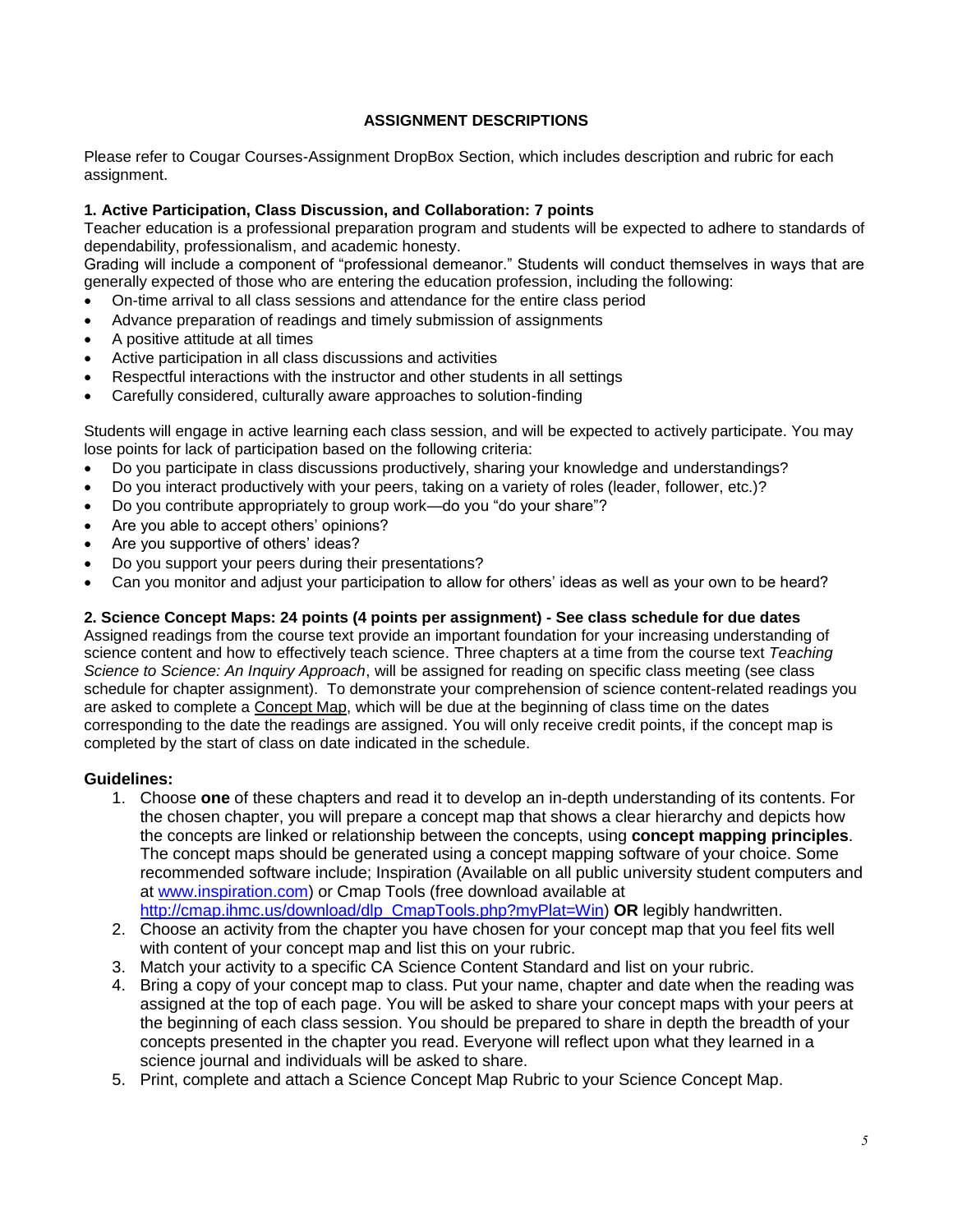6. After you have received your graded Concept Map, please paste it into your science journal. You will automatically lose half the points on the day's concept map if you are unable to share the concepts with the class.

# **Each Science Concept Map has a possible total of 4 points based on the following criteria:**

- 1. Map shows clear hierarchy or relationships of the science content.
- 2. Maps cover the depth of the science content in the assigned chapter.
- 3. Maps use 1-2 words or nouns for science concepts (not sentences) and verbs or prepositions for linking words between concepts and include Chapter Key Terms.
- 4. Maps are connected to a science activity from the *Teaching Science to Children: An Inquiry Approach* textbook **and** a CA Science/Health Content Standard

## **3. The 5E Science Lesson Plan: 10 Points - See class schedule for due date**

The spirit of the assignment is to develop and teach a particular kind of a science inquiry lesson that teaches both science process skills and science content using the Learning Cycle Model of Instructional (5E Science Lesson Plan).

You will work in pairs to create and lead a science lesson based on the Learning Cycle Model of Instruction (5E Science Lesson Plan). You will prepare and teach this lesson to your classmates. Use activities from the textbook, Internet sites or other science resources. The team should teach the lesson as you would to elementary or middle school students.

## **Elements to Include Within Your Lesson Plan**

**Lesson Title**: What is the title of your lesson?

**Grade Level**: What is the grade level?

**Student Groupings**: How will you group students for instruction?

**California Science/Health Education Content Standard(s):** What standards are addressed? Include at least one science area (life science, physical science, or earth science) standard and one investigation and experimentation standard **OR** one health content standard, within one of the six health content areas: 1) Nutrition and Physical Activity, 2) Growth, Development, and Sexual Health, 3) Injury Prevention and Safety, 4) Alcohol, Tobacco, and Other Drugs. 5) Mental, Emotional, and Social Health, and 6) Personal and Community Health.

**Lesson Objective(s)/Outcome:** What do you want students to be able to do?

Write in complete sentences. Use an action verb and explain how students will demonstrate their new knowledge and understanding. "The students will demonstrate understanding of  $\sim$ 

**Science Concept(s) (Enduring Understandings):** What are you trying to teach? Do not say "The students will  $\Box$ <sup>"</sup> (That is an objective, not a concept.)

**Lesson Procedures:** List the procedures for each stage of the 5E Learning Cycle (Engage, Explore, Explain, Elaborate, and Evaluate). Please include approximate time for each "E" stage of the 5E lesson plan. *For completion of this assignment please access the 5E science lesson plan template on Cougar Courses.*

#### **The Learning Cycle (5E Lesson) Learning Cycle Part 1: Exploration Engage: the "catch"**

- Tap students' prior knowledge
- Focus learners thinking by piquing their interest
- Spark interest in the topic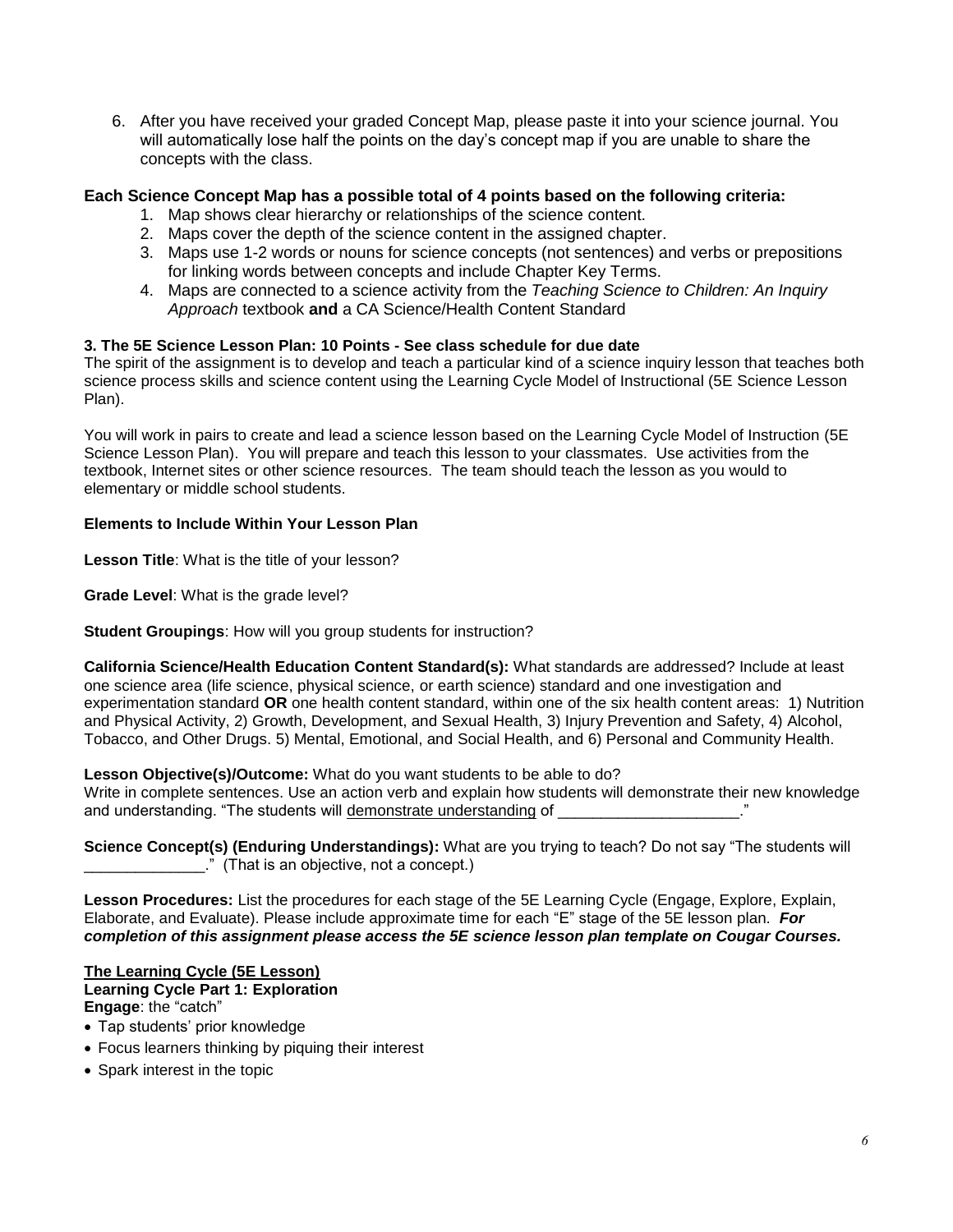# **Learning Cycle Part 2: Concept Invention**

**Explore:** the "do"

- Provide hands-on activities
- Provide common, concrete, tactile experiences with skills and concepts
- Student driven
- Inquiry based

## **Explain: the "lesson"**

- Connect the pieces together
- Use language of instruction
- Higher order thinking questions
- Use students previous experiences as the basis for explaining concepts
- Clarify and correct misconceptions

## **Learning Cycle Part 3: Concept Application**

- **Elaborate:** the "enrich"
- Apply real life application
- Deepen understanding of concept
- Apply concept in new context
- Expect students to use content (topic) terms appropriately
- Apply or extend concepts and skills in new situation

## **Evaluate:** the "did they get it?"

- How will your students demonstrate that they have met the objective(s)?
- What evidence demonstrates that they have achieved the objective?
- Student demonstrates knowledge of concept and/or skills

Please use the following description below to assist you in completing the 5E lesson plan.

**Guiding Question(s):** List the essential question/s specific to the concept that you want students to be able to answer during the lesson. What is it that students should be able to answer by having successfully participated in your lesson? Use higher level questions and ensure that these are not lower level fact or information questions (refer to [Bloom's Taxonomy\)](http://www.teachers.ash.org.au/researchskills/Dalton.htm). For example, instead of "Why did warming the bottle cause the attached balloon to inflate? Ask "How can you demonstrate that air is a real substance that occupies space?"

**Materials/Resources/Technology:** What does the teacher need? What do the students need? **Please include at least** 2 interactive relevant web sites with descriptions and links.

**Criteria for Assessments Conducted in the Evaluate Stage of 5E science lesson plan:** What criteria will you use to grade the assessment? How will you know if someone has successfully completed the assessment?

**Differentiation:** Adaptations and accommodations for students with special needs (ELL, Special Education and GATE students)

**References:** Title, author, publisher, year

#### **4. The 5E Science Lesson Presentation: 20 points - See class schedule for due dates**

Each team will be allocated a maximum of 30 minutes of class time to teach their lesson. Prepare a PowerPoint Presentation to use in your lesson. The presentation should include a detailed explanation of the science or health content, as well as a list and definitions of science/health concepts important to the lesson. Include two websites (with short descriptions) that address the science/ health topic and concepts through simulations, graphics and movies. You should have links to these web sites and show examples during the lesson.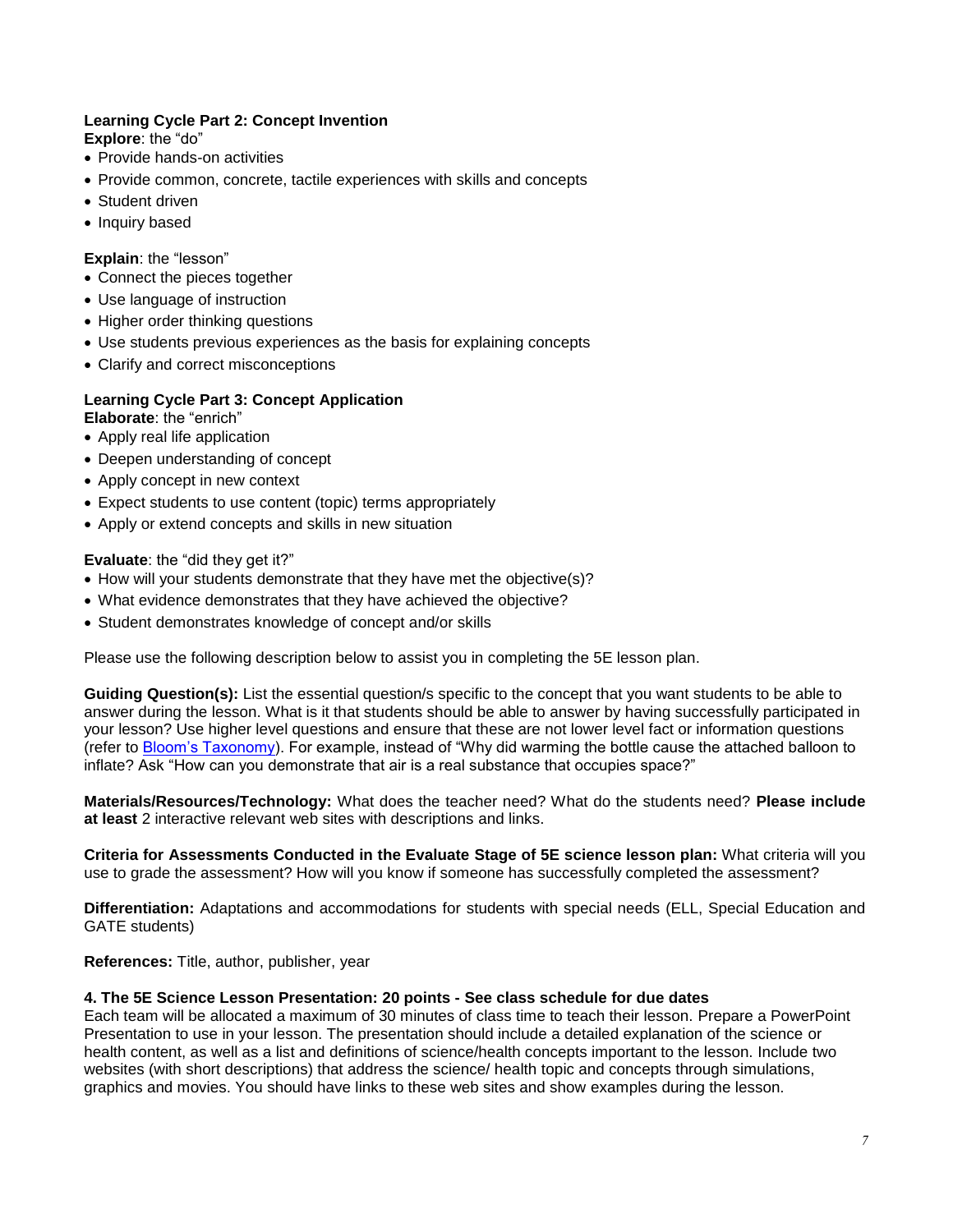**Helpful Hints: Begin the "Explore" stage with students making predictions or answering essential questions or completing a challenge**. You should take the activities "off the paper" and require students to use the science process skills with science manipulatives. **You need to know and demonstrate the stages of the 5E Learning Cycle, or you will not be given credit for your lesson.** Be sure you understand the concepts you are emphasizing, and that you can explain them. The lessons should be developmentally appropriate for K-8 grade students, and should follow the NSTA Safety Guidelines.

Bring one copy of your lesson plan to class for the instructor on the day of your presentation and post a copy of the lesson plan on the online forum of the Cougar Courses page for access by your classmates.

## **5. The 5E Science Lesson Reflection: 4 points - Due one week from the date of your 5E Science Lesson Presentation**

After teaching the lesson in class, you should each complete a lesson reflection. The reflection should include strengths, weaknesses, and recommendations for improvement addressing the following questions:

- Why were the instructional strategies and student activities appropriate for this class based on learning objectives and student development needs?
- How did the instructional strategies and student activities help the students make progress toward achieving the state adopted academic content standards for student in this content area?
- Explain the strengths and weaknesses of your assessment in relationship to the learning goals/objectives.
- Describe your alternative assessment based on the potential gaps in the students learning. *\*No more than 2 pages (double spaced).*

# **6. Science Exploration Fair Lesson Plan, Presentation Display Board, and Reflection: 20 Points – See class schedule for due dates**

Working in pairs, assigned in class, you will develop:

- Develop a hands-on, inquiry-based activity that uses a discrepant event using the CA science/health education content standards for 4/5 grade students at a local elementary school.
- The inquiry-based activity must follow the NSTA Safety Guidelines.
- The inquiry-based activity should be developmentally appropriate and allow students to explore with a science/health concept by engaging in the activity.
- Check for understanding, and then explain the concept behind the activity, if necessary. Be sure you understand the concept(s) you are emphasizing, and that you can explain it clearly.
- Prepare a presentation board that describes your inquiry-based, hands-on activity and scientific/health concepts using a discrepant event.
- Please be sure to bring sufficient materials for repeating the lesson 10 times to groups of 5-6 students.

Please complete a 5E Lesson Plan (Engage, Explore, Explain) as follows:

- 1. Team Member Names
- 2. Science Concept (and definition) you are teaching. Write it out in a complete sentence. Do not say "The students will  $\qquad$ ." (That is an objective, not a science concept.)
- 3. Lesson Objectives
- 4. California Science/Health Education Content Standards addressed
- 5. Engage
- 6. Exploration
- 7. Explain
- 8. References

7**. Science Webquest (Using Technology & Web Resources): 15 points - See class schedule for due dates** Technology provides unique resources for teaching and learning in science. In this assignment, you will apply your understanding of web-based resources to specific science lessons. This assignment is linked to your Capstone research project in ID 381B. In the capstone research project, you will conduct scientific research on a given science topic. In this assignment, your task is to think about how you can invite K-8 students to participate in some aspects of your research project by integrating technology into your capstone research projects by developing a science webquest.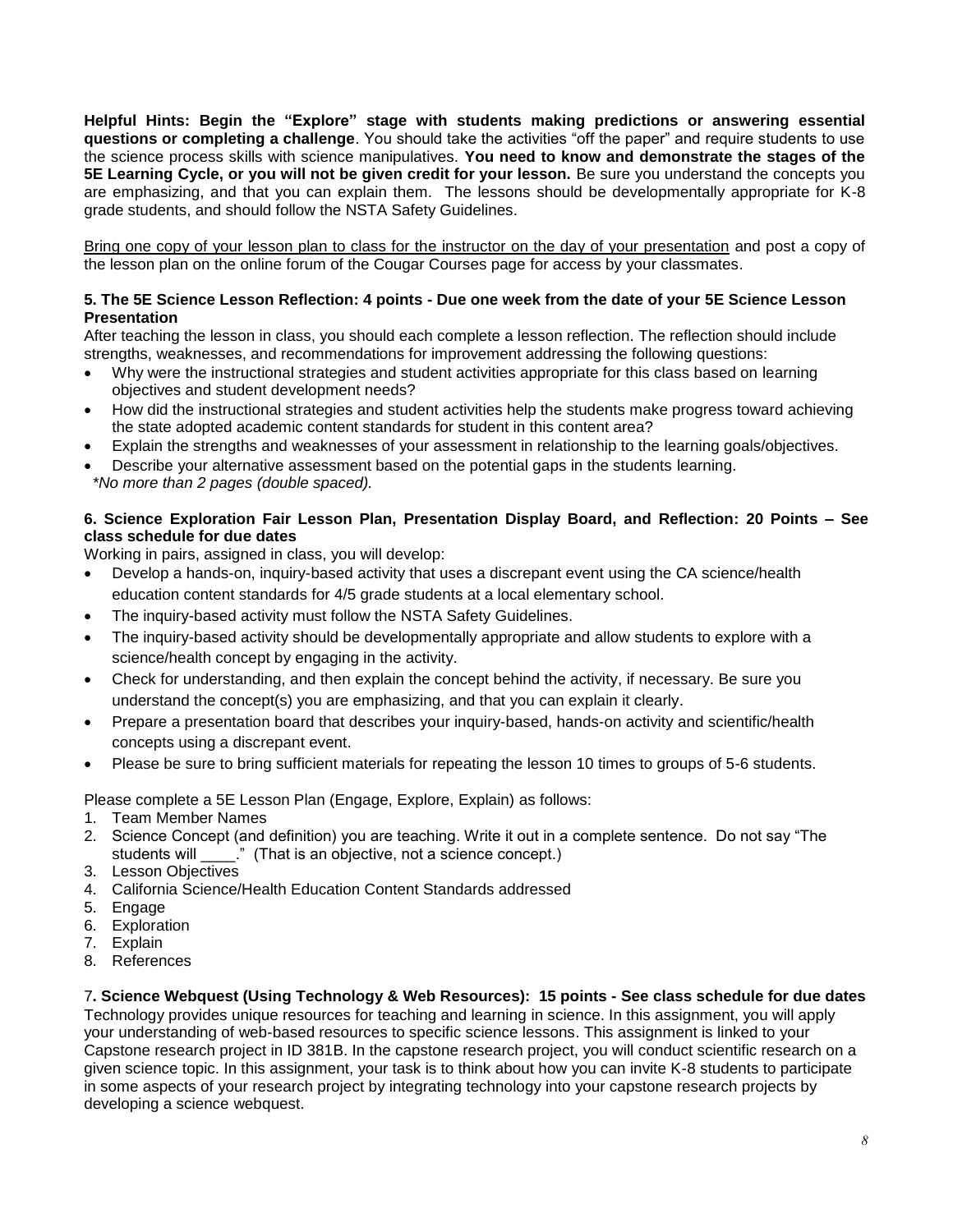# Procedures:

- a. Read Chapter 3 in the Friedl Text.
- b. Use filamentality or a similar webquest creation template.
- c. The science webquest must include but is not limited to the following:
- **Introduction** What is the task about and what learning objectives will it achieve
- **Task** What will the students do? Describe the task that you will assign to students. This may be framed as a ―challenge‖ task.
- **Process**: How will the students go about doing the task?
- **Resources**: What resources are available for students to complete the task (should include web resources)
- **Product**: What products (student work) will the students generate from the webquest?
- **Evaluation**: How will the products be assessed and evaluated? Include the rubric that will be used.

## **Your final science webquest will be submitted as a link through the Cougar Course site and you will share your webquest as part of your capstone project presentation. Credit for this assignment includes the webquest itself and the presentation.**

## **8. Make-up Assignment (missed class or late arrivals/early departures): 10 points**

By completing this assignment you have the opportunity to offset penalty points for missing up to two entire classes or a combination of up to three late arrivals and/or early departures or points missed on other assignments. Attend a science related informal site or formal event or presentation equivalent in time and effort to one class session (3 hrs). This could be a field trip, museum, lecture or some other equivalent experience that will assist you either directly or indirectly in becoming a science teacher. Your choice but you may not use an activity attended prior to the first day of this class!! However, you may revisit a site you have previously visited. To complete this requirement:

1) Visit a science related informal site or formal event or presentation;

2) Prepare a written summary of your visit documenting what you did for the 3 hours you were at the site, what science ideas and concepts you learned from the visit or presentation and how the visit or presentation can be applied to teaching in K-12 environments;

3) Post your write up to the Cougar Course site related forum;

4) Do a 5 minute PowerPoint presentation to the class during class one of the classes addressing the what you did, what you learned, how it can be applied, highlighting resources from the site. Discuss with the instructor about the class time in which you may do the presentation.

| <b>Tentative Class Schedule</b> |                                                                                                                                                                                                                                                                                                                                                                                            |                                                                                                                                                                                                        |  |  |
|---------------------------------|--------------------------------------------------------------------------------------------------------------------------------------------------------------------------------------------------------------------------------------------------------------------------------------------------------------------------------------------------------------------------------------------|--------------------------------------------------------------------------------------------------------------------------------------------------------------------------------------------------------|--|--|
| <b>DATE</b>                     | <b>COURSE TOPICS</b>                                                                                                                                                                                                                                                                                                                                                                       | <b>ASSIGNMENT/S DUE</b>                                                                                                                                                                                |  |  |
| 1/24/2011<br>Class 1            | • Course Overview: Syllabus and Text<br>• Science Concept Mapping<br>• The Nature of Science (Process Skills, Discrepant Events, and<br>Inquiry)<br>• Science Content Standards/Framework Overview<br>Instructor Led Learning Cycle Lesson #1: Science Process Skills<br>• Class time to Sign-Up for Science Concept Maps<br>• Review Science Content Standards/Framework Activity A and B | Read Chapters 1 and 2<br>Download and print out CA<br><b>Science Content Standards</b><br>$(K-8)$<br>Download and print out CA<br><b>Science Framework</b><br>pp. 1-22<br>Bring a copy of the Syllabus |  |  |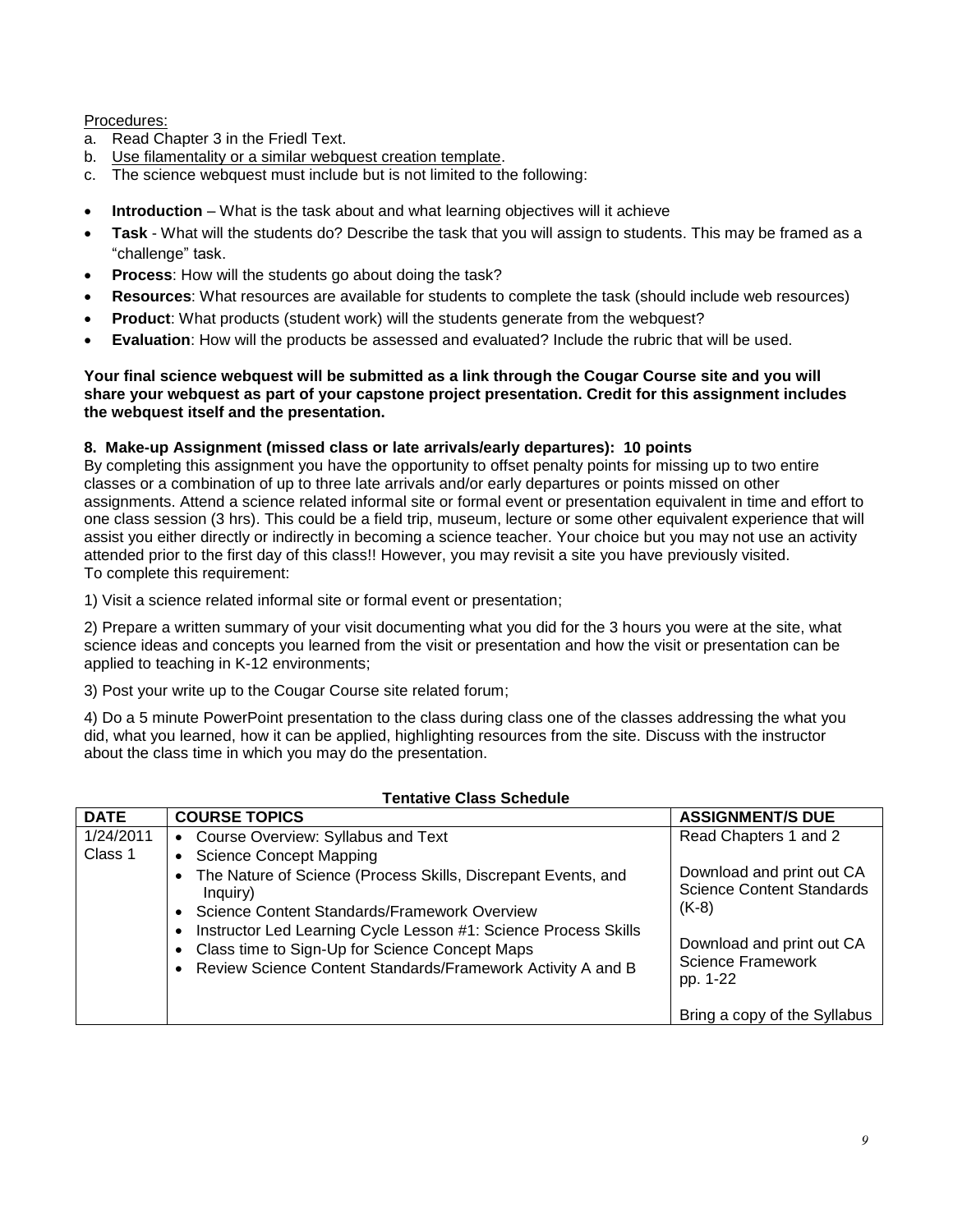| 1/31/2011<br>Class 2  | Science Content Standards/Framework: Complete work on Task<br>$\bullet$<br>C with grade level group                                                                                                                             | Print Lesson Plan Template<br>and Rubric          |
|-----------------------|---------------------------------------------------------------------------------------------------------------------------------------------------------------------------------------------------------------------------------|---------------------------------------------------|
|                       | Science Content Standards/Framework: Task C Team Presentation<br>$\bullet$<br>Introduction to The Learning Cycle Model of Instruction (5E)<br>$\bullet$<br>5E Lesson Plan, Presentation, and Reflection (Schedule)<br>$\bullet$ | Science Framework/<br>Standards Task 3A           |
|                       | Class time to Sign-Up for 5E Science Lesson Presentations<br>$\bullet$                                                                                                                                                          | Science Framework/<br><b>Standards Task 3B</b>    |
| 2/7/2011              | <b>Share Science Concept Maps</b><br>$\bullet$                                                                                                                                                                                  | Read Chapters 4, 5, and 6                         |
| Class 3               | Instructor Led Learning Cycle Lesson #2: Ch. 4, 5, 6<br>$\bullet$<br>Inclusion and Teaching Science to Students with Special Needs                                                                                              | Science Concept Map on                            |
|                       | $\bullet$<br>Teaching Science to English Language Learners<br>$\bullet$                                                                                                                                                         | Chapters 4, 5, or 6 Due                           |
|                       | • Team time for 5E Lesson Plan/Presentation (time permitting)                                                                                                                                                                   |                                                   |
| 2/14/2011             | <b>Share Science Concept Maps</b><br>$\bullet$                                                                                                                                                                                  | Read Chapters 7, 8, and 9                         |
| Class 4               | Instructor Led Learning Cycle Lesson #3: Ch. 7, 8, 9<br>$\bullet$                                                                                                                                                               | Science Concept Map on                            |
|                       | Assessments (performance assessments, developing criteria<br>$\bullet$<br>for assessing learning and using rubrics                                                                                                              | Chapters 7, 8, or 9 Due                           |
|                       | Team time for 5E Lesson Plan/Presentation (time permitting)<br>$\bullet$                                                                                                                                                        |                                                   |
| 2/21/2011             | • Team 1 The 5E Science Lesson Presentation                                                                                                                                                                                     | 5E Science Lesson Plan for                        |
| Class 5               | Team 2 The 5E Science Lesson Presentation                                                                                                                                                                                       | everyone Due                                      |
|                       | Safety Issues in Science Education                                                                                                                                                                                              | 5E Science Lesson                                 |
|                       | Science Projects, Student Research, and Science Fairs                                                                                                                                                                           | Reflection due one week                           |
|                       |                                                                                                                                                                                                                                 | after your 5E Lesson                              |
| 2/28/2011             | Instructor Lead Learning Cycle Lesson #4: Ch. 10, 11, 12<br>$\bullet$                                                                                                                                                           | Presentation                                      |
| Class 6               | Instructor Led Learning Cycle Lesson #5: Ch. 13, 14, 15<br>$\bullet$                                                                                                                                                            |                                                   |
|                       | Class time to select partners and plan for Science Exploration Fair<br>$\bullet$                                                                                                                                                |                                                   |
| 3/7/2011              | <b>Share Science Concept Maps</b><br>$\bullet$                                                                                                                                                                                  | Read Chapter 3 and                                |
| Class 7               | Team 3 The 5E Science Lesson Presentation                                                                                                                                                                                       | Chapters 10, 11, and 12                           |
|                       | Team 4 The 5E Science Lesson Presentation<br>$\bullet$                                                                                                                                                                          | Science Concept Map on                            |
|                       | Infusing Technology and Web Resources into Science Teaching<br>٠<br>Class time to select partners for Science Webquest Presentation<br>$\bullet$                                                                                | Chapters 10,11, or 12 Due                         |
| 3/14/2011             | <b>Share Science Concept Maps</b><br>$\bullet$                                                                                                                                                                                  | Read Chapters 13, 14, and                         |
| Class 8               | Team 5 The 5E Science Lesson Presentation                                                                                                                                                                                       | 15                                                |
|                       | Team 6 The 5E Science Lesson Presentation                                                                                                                                                                                       |                                                   |
|                       | Integrating Writing into Science Activities (Using Science<br>Notebooks)                                                                                                                                                        | Science Concept Map on<br>Chapters 13, 14, and 15 |
|                       |                                                                                                                                                                                                                                 | Due                                               |
| $3/21 -$<br>3/26/2011 | <b>SPRING BREAK</b>                                                                                                                                                                                                             |                                                   |
| 3/28/2011             | <b>Share Science Concept Maps</b><br>$\bullet$                                                                                                                                                                                  | Read Chapters 16, 17, and                         |
| Class 9               | Team 7 The 5E Science Lesson Presentation<br>$\bullet$                                                                                                                                                                          | 18                                                |
|                       | Team 8 The 5E Science Lesson Presentation<br>$\bullet$                                                                                                                                                                          | Science Concept Map on                            |
|                       | Team 9 The 5E Science Lesson Presentation<br>$\bullet$                                                                                                                                                                          | 16, 17, and 18 Due                                |
|                       | Science Kits and Supplementary Curricula/Materials<br>$\bullet$                                                                                                                                                                 |                                                   |
| 4/4/2011<br>Class 10  | <b>Share Science Concept Maps</b><br>$\bullet$                                                                                                                                                                                  | Read Chapters, 19, 20, and<br>21                  |
|                       | Team 10 The 5E Science Lesson Presentation<br>Team 11 The 5E Science Lesson Presentation<br>$\bullet$                                                                                                                           | <b>Science Concept Maps</b>                       |
|                       | National Science Education Standards and Benchmark                                                                                                                                                                              | Chapters 19, 20, and 21<br>Due                    |